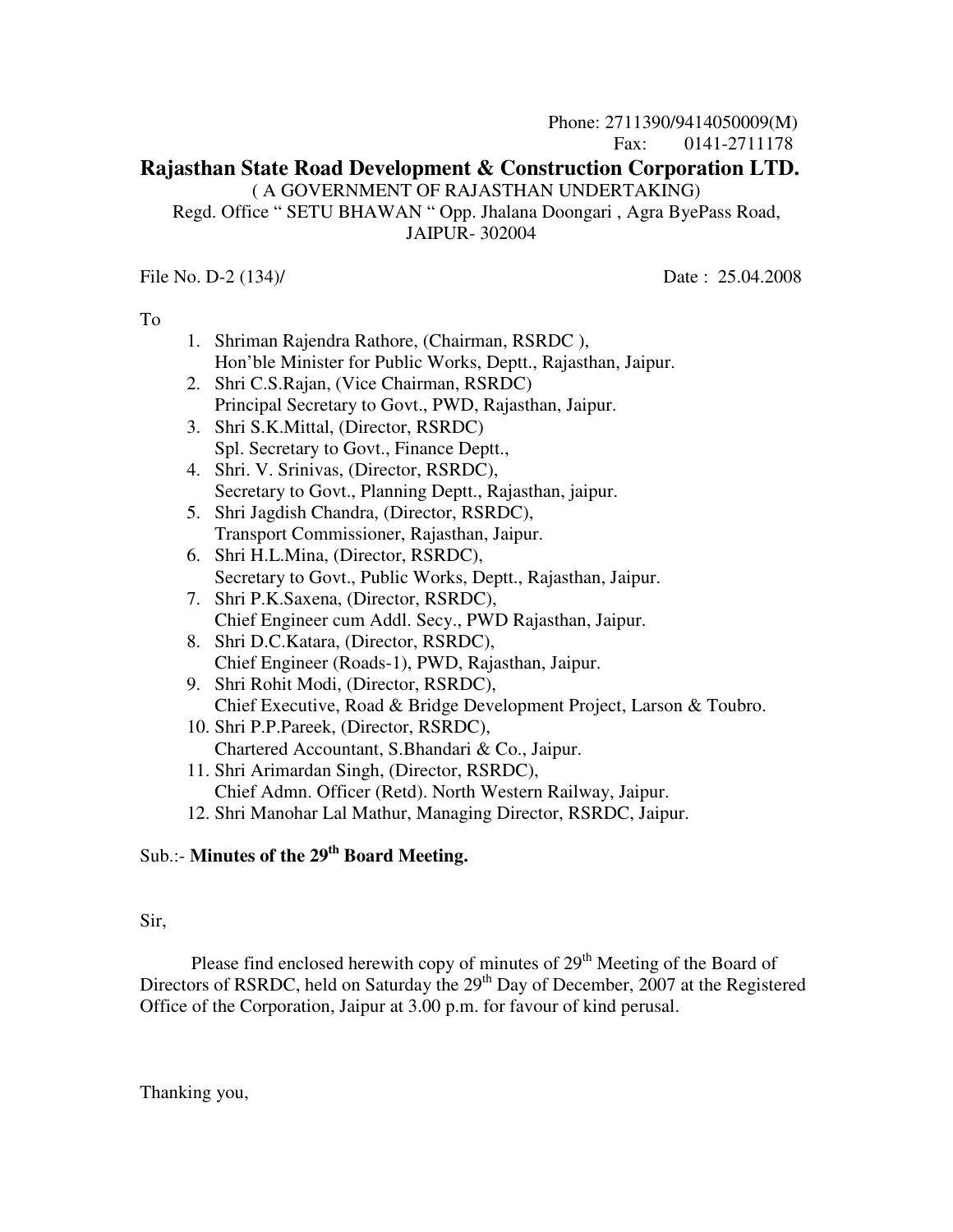Yours faithfully,

(R.K.SINGHAL) Company Secretary Ph. No. 9414050009 cs @ rsrdc. com

Copy to:-

- 1. General Manager, RSRDC, Jaipur.
- 2. Chief Project Manager, RSRDC, Jaipur.
- 3. Chief Accounts Officer, RSRDC, Jaipur.

Company Secretary

Phone 2711390/9414050009 (M)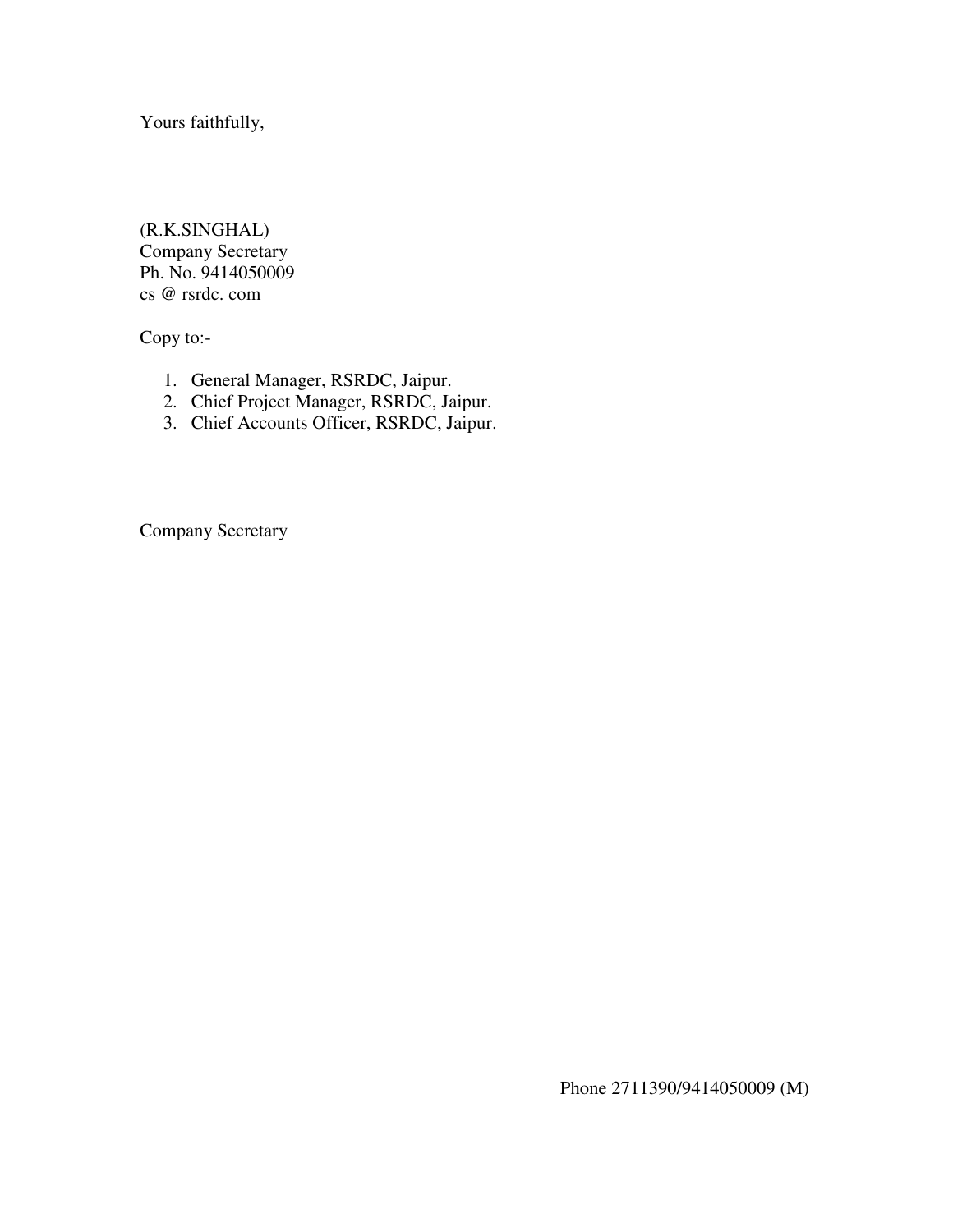## Fax: 0141-2711178 **Rajasthan State Road Development & Construction Corporation LTD.** (A GOVERNMENT OF RAJASTHAN UNDERTAKING) Regd. Office "SETU BHAWAN" Opp. Jhalana Doongri, Agra ByePass Road, JAIPUR-302004

# **Minutes of the 29th Board Meeting**

Minutes of the 29<sup>th</sup> meeting of the Board of Director of Rajasthan State Road Development and Construction Corporation Limited was Limited was held on saturday the  $29<sup>th</sup>$  Day of March, 2007 at the Registered Office of the Corporation, Jaipur at 3.00 p.m.

The following were present:

- 
- 2. Shri V.Srinivas Director
- 3. Shri H.L.Mina Director
- 4. Shri P.K.Saxena Director
- 5. Shri D.C.Katara Director
- 6. Shri Arimardan Singh Director
- 7. Shri Manohar Lal Mathur Managing Director

Spl. Invitee

Shri S.K. Mittal

In attendance:-

Shri Anil Gupta, General Manager, RSRDC. Shri G.S. Gupta, Chief Project Manager, RSRDC. Shri M.K. Jain, Chief Accounts officer, RSRDC. Shri R.K.Singhal, Company Secretary, RSRDC.

#### **Item No. 29.1 Leave of absence**

Leave of absence was granted by the Board to Shriman Rajendra Rathore, Shri Jagdish Chandra, Shri Rohit Modi and Shri P.P.Pareek who had shown their inability to attend the meeting due to unavoidable circumstances.

1. Shri C.S.Rajan Vice Chairman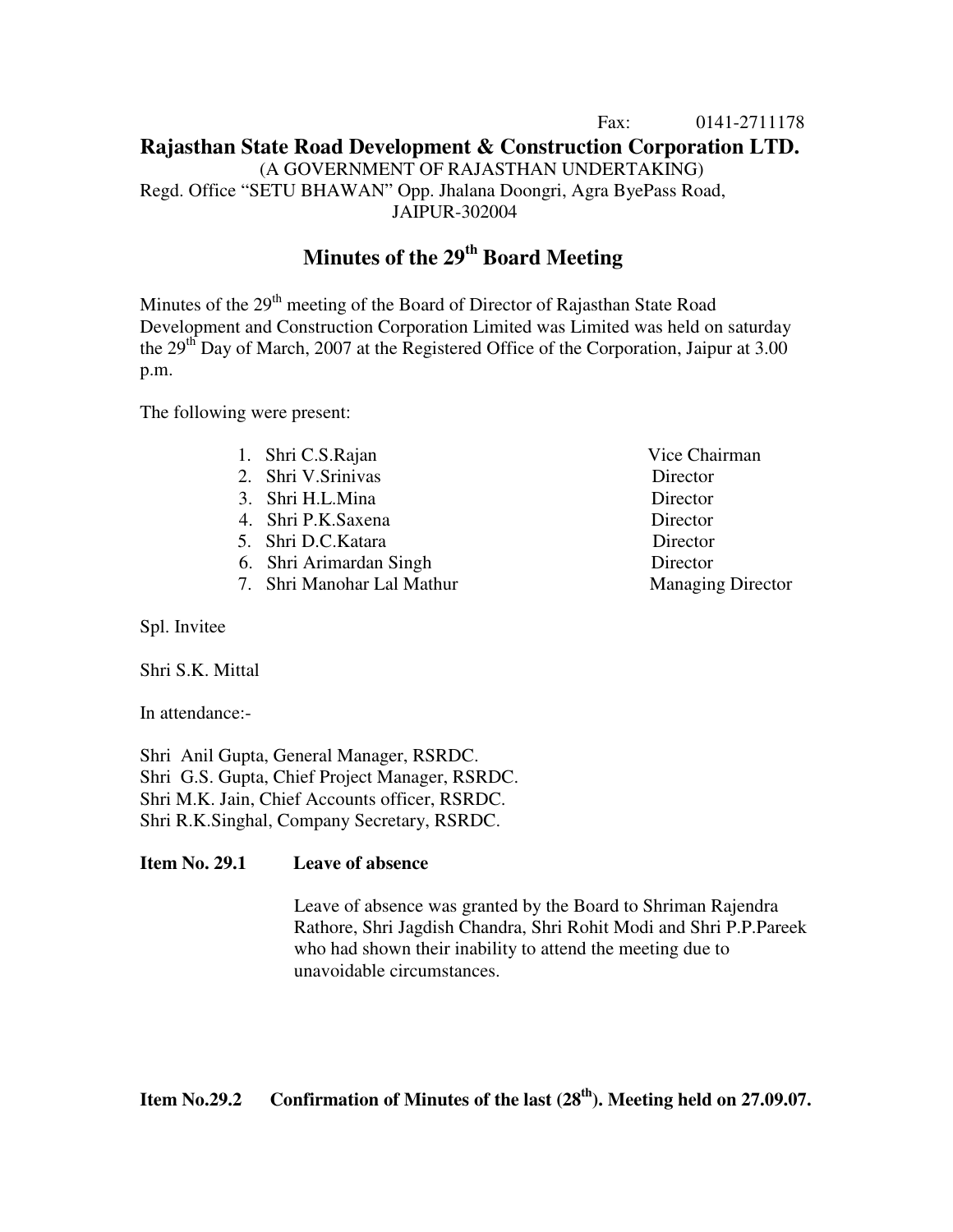The Minutes of the last  $(28<sup>th</sup>)$  Meeting of the Board of Directors held on 27.07.2007 were considered and it was RESOLVED that the same be confirmed.

# **Item No. 29.3 Review/ follow up action on previous decisions.**

The compliance of directions issued during 28<sup>th</sup> Board meeting held on 27.09.07 and minutes conveyed vide D-2(133)/9906-20 dt: 24.10.07 are as under:

| Item No. | Directions                                                                                                                                              | Compliance                                                                                                                                                                                                                                                                                                                                                                                                                                                                                                                          |
|----------|---------------------------------------------------------------------------------------------------------------------------------------------------------|-------------------------------------------------------------------------------------------------------------------------------------------------------------------------------------------------------------------------------------------------------------------------------------------------------------------------------------------------------------------------------------------------------------------------------------------------------------------------------------------------------------------------------------|
| 27.3.1   | Legal opinion<br>Regarding application of<br>provident Fund.                                                                                            | The opinion placed before<br>the Board was considered<br>and it was directed that for<br>more competition back<br>reference be made the<br>Advocate for "Is it possible"<br>to permit non-P.F.<br>registered contractor to<br>participate in tenders with<br>the condition that they have<br>to obtain P.F. registration $&$<br>produce the P.F. registration<br>within 15 days of approval<br>of tender. If lowest bidder<br>fails to produce the same<br>his/her EMD shall be<br>forfeited and work order<br>shall be cancelled". |
| 27.3.2   | Reasons for short fall in<br>pension funds.                                                                                                             | The final report was<br>directed to be placed in the<br>next board meeting.                                                                                                                                                                                                                                                                                                                                                                                                                                                         |
| 27.10(1) | Approval of Budget<br>estimates for year estimates<br>for year 2007-08 $&$ Revised<br>Budget for the year 2006-07<br>reasons for excess<br>expenditure. | The report of the committee<br>referred in the report<br>prepared by the Chief<br><b>Accounts Officer was</b><br>discussed. It was directed<br>that revised estimate may be<br>approved before closre of<br>financial year.                                                                                                                                                                                                                                                                                                         |
| 27.10(2) | Recommendation as how to                                                                                                                                | The report of the committee                                                                                                                                                                                                                                                                                                                                                                                                                                                                                                         |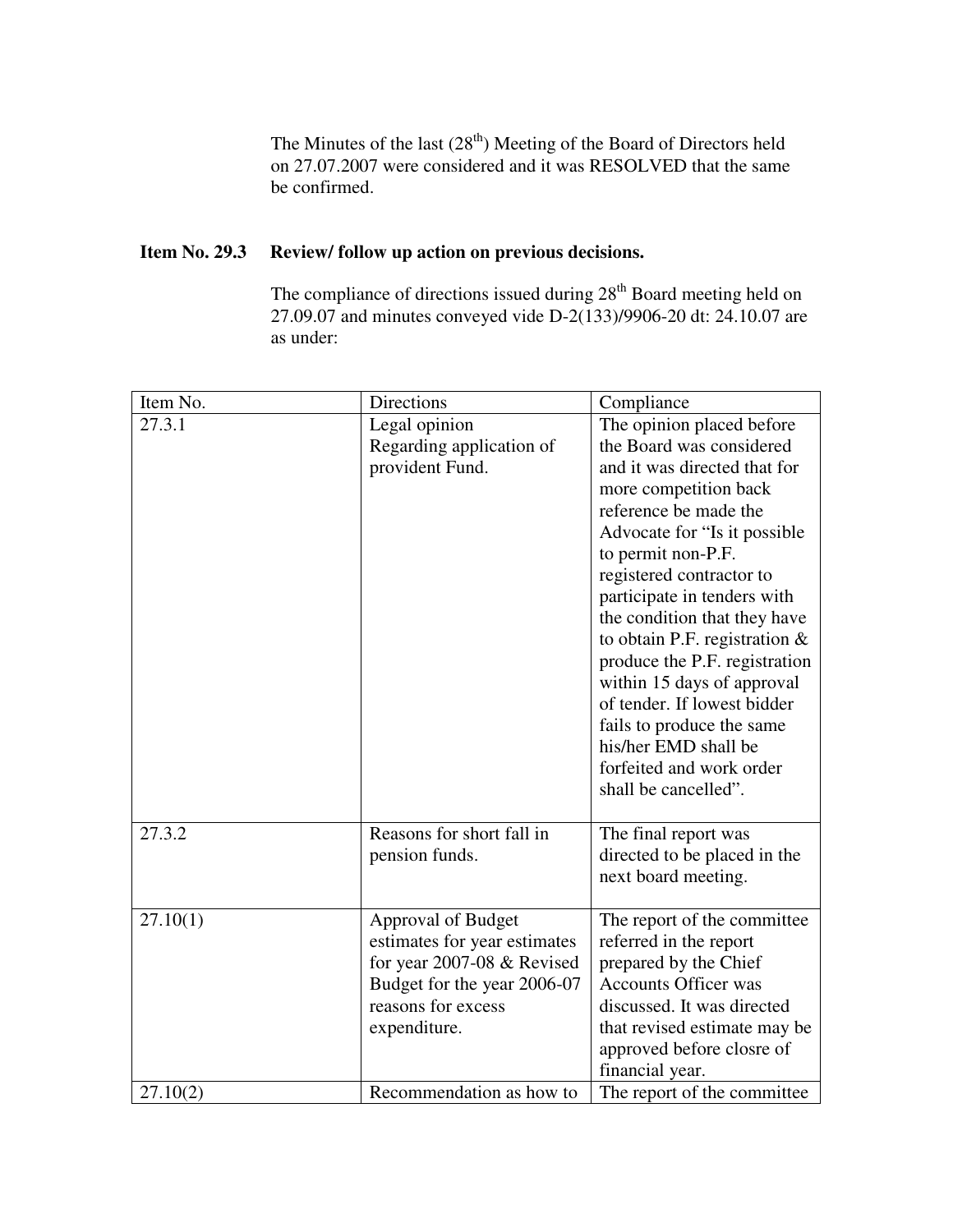|      | increase the turnover of<br>RSRDC.                             | was discussed. It was<br>directed that action taken<br>report be placed in the next<br>board meeting. Managing<br>Director was directed to put<br>up the year wise breakup of<br>the expected turn over. |
|------|----------------------------------------------------------------|----------------------------------------------------------------------------------------------------------------------------------------------------------------------------------------------------------|
| 28.8 | Agency charges for Const.<br>of Medical College at<br>Jhalawar | It was RESOLVED THAT<br>in future Managing Director<br>should take prior approval<br>from Board in such cases<br>where centage charges are<br>lesser then the prescribed<br>rate.                        |
| 28.9 | Represention of Smt. Alka<br>Mathur, J.En RSRDC                | For this case Shri<br>D.C.Katara, CE ® has been<br>nominated in place of Shri<br>H.L.Mina, Secy. PWD for<br>giving the report.                                                                           |

#### **Item No. 29.4 Modifications of Schedule for power (SoP) of RSRDC Ltd.**

The issue was discussed in detail. The modification proposed was not approved. It was felt that a comprehensive SoP is required to be prepared. After discussions it was RESOLVED THAT revised Schedule of Power incorporating all the present scenario be prepared & put up.

#### **Item No. 29.5 Empanelment of N.K. Dental Hospital.**

The issue was discussed and approved.

# **Item No. 29.6 Improvement of Junction and Development of Circle at Ramnagar Tiraha, Churu.**

The issue was discussed and approved for Rs. 24.00 Lacs.

## **Item No. 29.7 Enhancement of Retirement age of the Corporation Employees.**

 Deferred. A committee has been constituted to give report in this matter consisting as follows:-

1. Secretary, PWD, GoR.